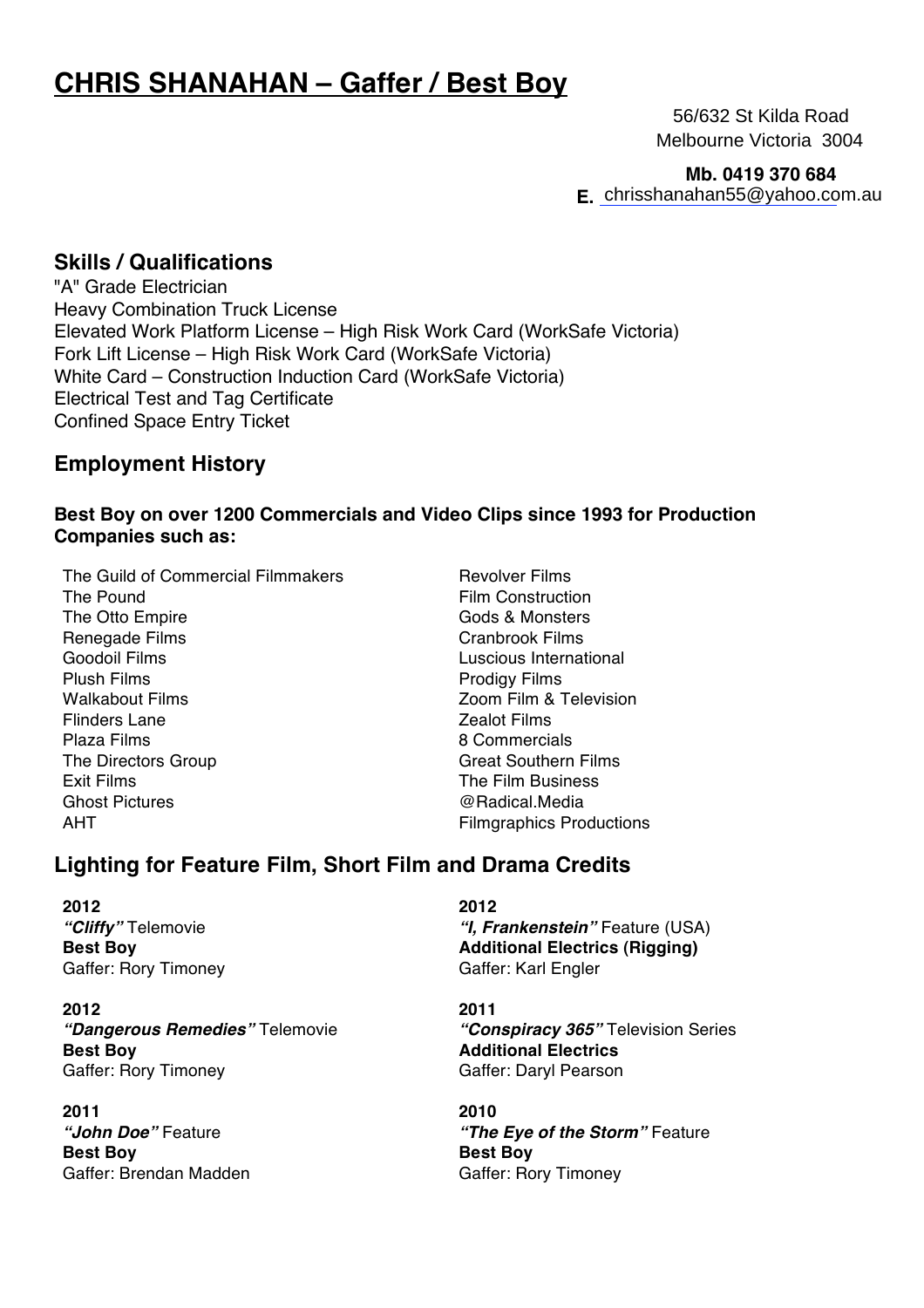**2010** *"The Killer Elite"* Feature (USA) **Additional Electrics (Rigging)** Gaffer: Antony Tulloch

**2008** *"Not Quite Hollywood"* Feature **Gaffer:** Chris Shanahan

**2007 "Ghost Rider"** Feature (USA) **Additional Electrics (Rigging)** Gaffer: Mick Morris

**2006 "Home Song Stories"** Feature **Best Boy** Gaffer: Rory Timoney

**2004 "Like Minds"** Feature (AUS/UK) **Best Boy** Gaffer: Rory Timoney

**2002 "Bad Eggs"** Feature **Best Boy** Gaffer: Rory Timoney

**2002 "Don't Peek"** Feature (USA) **2nd Unit Best Boy** Gaffer: David Lovell

**2001 "Chasing Rabbits"** Short Film **Best Boy** Gaffer: Rory Timoney

**2001 "Helga at the Shopping Mall"** Short Film **Gaffer:** Chris Shanahan

**2000 "Horace and Tina"** Drama **Additional Electrics** Gaffer: Michael Hughes

**2009**  *"Hawke"* Telemovie **Best Boy** Gaffer: Rory Timoney

**2008** *"Where the Wild Things Are"* Feature (USA) **Additional Electrics** Gaffer: Karl Engler **Additional Electrics (Rigging)** Gaffer: Antony Tulloch

**2007** *"Noise"* Feature **Additional Electrics** Gaffer: Daryl Pearson

**2006 "Nightmares and Dreamscapes"** Telemovies (USA) **Additional Electrics (Rigging)** Gaffer: Antony Tulloch

**2003 "Love's Brother"** Feature **Best Boy** Gaffer: Rory Timoney

**2002 "Japanese Story"** Feature **Best Boy** Gaffer: Rory Timoney

**2002 "Take Away"** Feature **Best Boy** Gaffer: Rory Timoney

**2001 "Roundabout"** Short Film **Best Boy** Gaffer: Rory Timoney

**2000 "Queen of the Damned"** Feature (USA) **Additional Electrics** Gaffer: Ian Dewhurst

**1999 "Journey to the Centre of the Earth"** Telemovie (USA) **Additional Electrics** Gaffer: Daryl Pearson